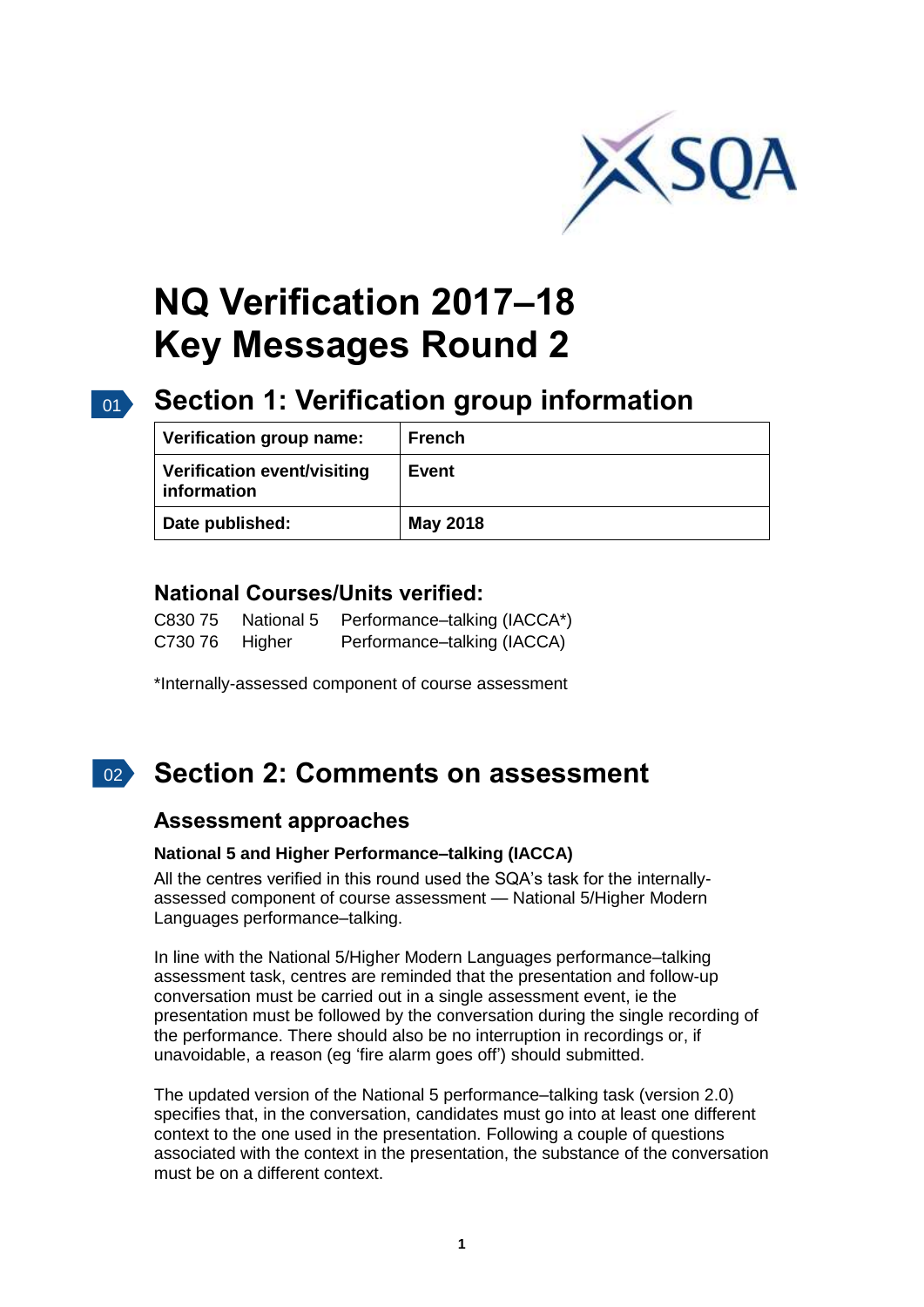Candidates must use detailed language at National 5 and detailed and complex language at Higher in most parts of the performance in order to be considered for the top range of pegged marks. At these levels, long lists of more than two or three items (eg places in town, school subjects) or repetitions of straightforward descriptions (eg hair and eyes) are unlikely to allow candidates to use a suitable range of structures and vocabulary.

At Higher, the nature of some of the topics selected or of some of the questions asked by the interlocutor did not allow candidates to respond using detailed and complex language.

#### *Specifics in relation to the presentation*

In the presentation at Higher, a very small number of candidates seemed to struggle with the complexity of the language of the topic they had chosen. Centres should provide advice to candidates as to the level of language they should be able to cope with and should ensure comprehension of their presentation in preparation for delivering it.

Many presentations were significantly long or short and affected the candidates' performances. Centres are advised to refer to the information regarding the recommended length of time the presentation should last, so that candidates are able to demonstrate their ability to meet the demands of National 5/Higher as provided in the document *Modern Languages Performance–talking, General assessment information*.

#### *Specifics in relation to the conversation*

Interlocutors should try to avoid asking closed questions, especially for more able candidates. Questions such as '*Tu aimes le foot?*' are likely to invite very short answers and prevent candidates from demonstrating their full ability. Alternatively, these questions could be immediately followed by '*Pourquoi?*' to elicit fuller answers.

For the most part, interlocutors were supportive, especially with nervous candidates. Where interlocutors were aware of candidates' interests, this helped more natural and spontaneous conversations.

Some interlocutors did not consider the responses from the candidates before asking their next question, however, at times asking questions which had already been answered through earlier questions. This usually resulted in unnatural conversations. Centres should ensure that questions are chosen so that the conversation flows naturally and gives further opportunity for personalisation and choice.

Some centres were overly prescriptive in preparing candidates for the conversation. Conversations should be as spontaneous as possible for the level assessed. A number of conversations appeared to be excessively rehearsed. It is recommended that centres ask a range of questions adapted to the responses of each candidate, rather than asking the same questions to the whole cohort. A wider variety of questions in the conversation can aid candidates to develop strategies to cope with the unexpected (in line with Appendix 1 of the *Modern Languages performance–talking, General assessment information*, which is available from SQA's website).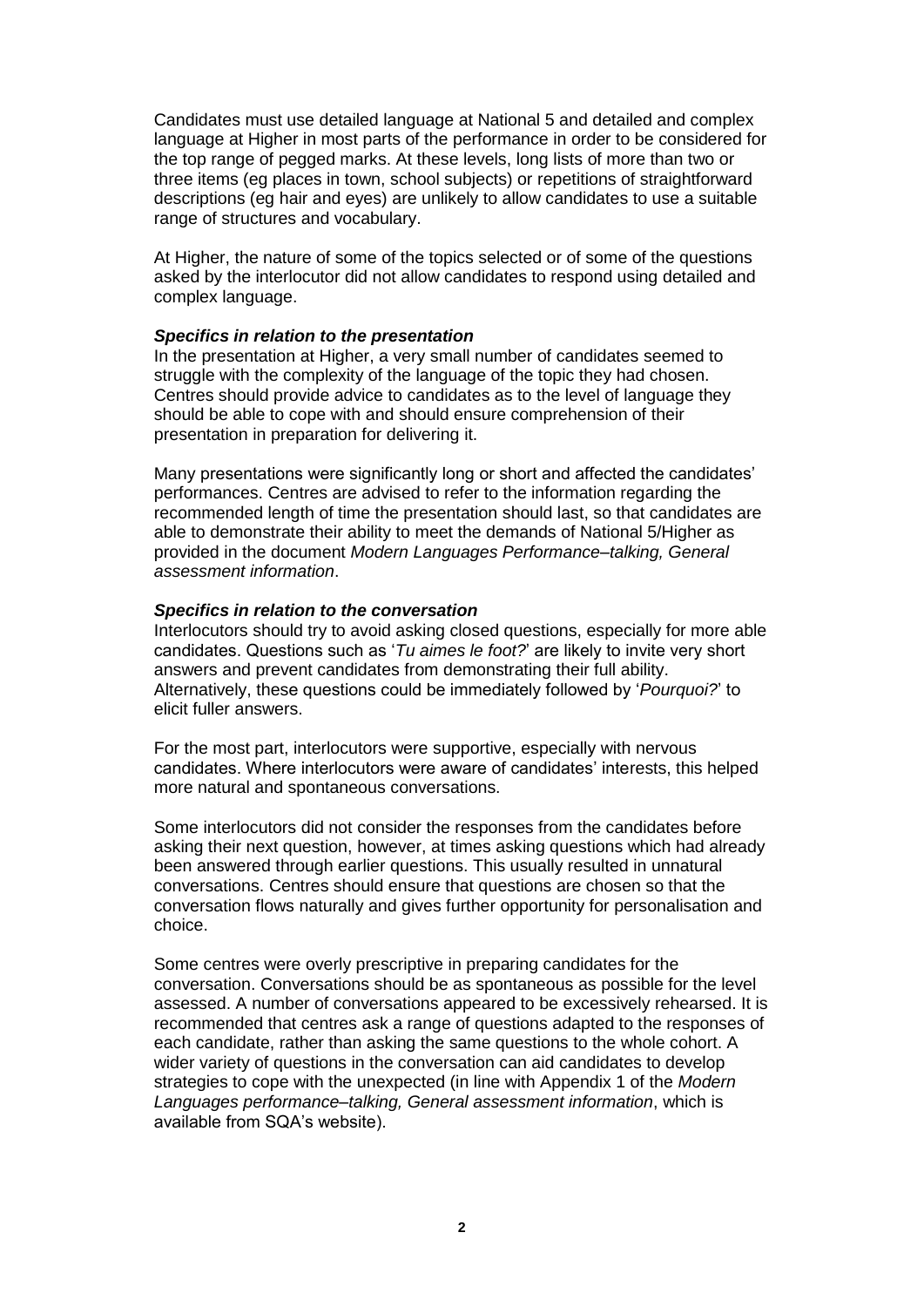Several interlocutors monopolised the conversation when candidates asked them questions. Although it is a conversation, the focus should be on the candidates' responses, not on prolonged responses from interlocutors. These can be an unnecessary barrier for candidates. Interlocutors should respond to candidates' questions succinctly, before swiftly moving on to their next question to return the focus to the candidates.

Many conversations were unnecessarily prolonged or significantly short and affected candidates' performances. Centres are advised to refer to the latest information on the SQA's website regarding the recommended length of time the conversation should last, so that candidates are able to demonstrate their ability to meet the demands of National 5/Higher as indicated in the document *Modern Languages Performance–talking, General assessment information*. At National 5, some centres did not consider the revised expected length for the conversation. Although timings are notional – a candidate may be able to demonstrate his/her ability to meet the demands of a level in a shorter response, while another may need slightly longer – interlocutors should adhere to these whenever possible.

The majority of centres asked questions in the very first part of the conversation which followed on naturally from the presentation topic chosen by candidates, before moving on to the context(s) of the conversation, as required in the *National 5 Modern Languages performance–talking assessment task* document. Naturally moving on to other contexts allows the candidates to demonstrate a variety of language.

A couple of centres expected their candidates to ask a series of questions at the end of the conversation. This is unlikely to result in a natural and spontaneous conversation. It would be more judicious for candidates to ask questions at relevant times in the course of the conversation.

At National 5 and Higher, centres are reminded that the conversation must lead into at least one other context, and that this/these other context(s) should form the essence of the conversation.

## **Assessment judgements**

#### **National 5 and Higher Performance–talking (IACCA)**

It is pleasing to report that a large majority of centres have applied the marking instructions for the performance accurately and in line with national standards. It is important that assessors only use the most up-to-date online Marking Information Grid at National 5/Higher, in conjunction with the National 5/Higher Productive Grammar Grid in order to make their assessment judgements. For example, two centres did not consider the addition of 'pegged mark 1' (May 2016) in the sustaining the conversation element.

Overall candidate performance was high. Pronunciation was the main issue for many of the candidates who did not perform well. External verifiers must be able to understand candidates, no matter how good the content of their presentation or conversation is. It was felt that, on occasions, assessors had been lenient regarding pronunciation, possibly because they already had an intuition as to what candidates were going to say.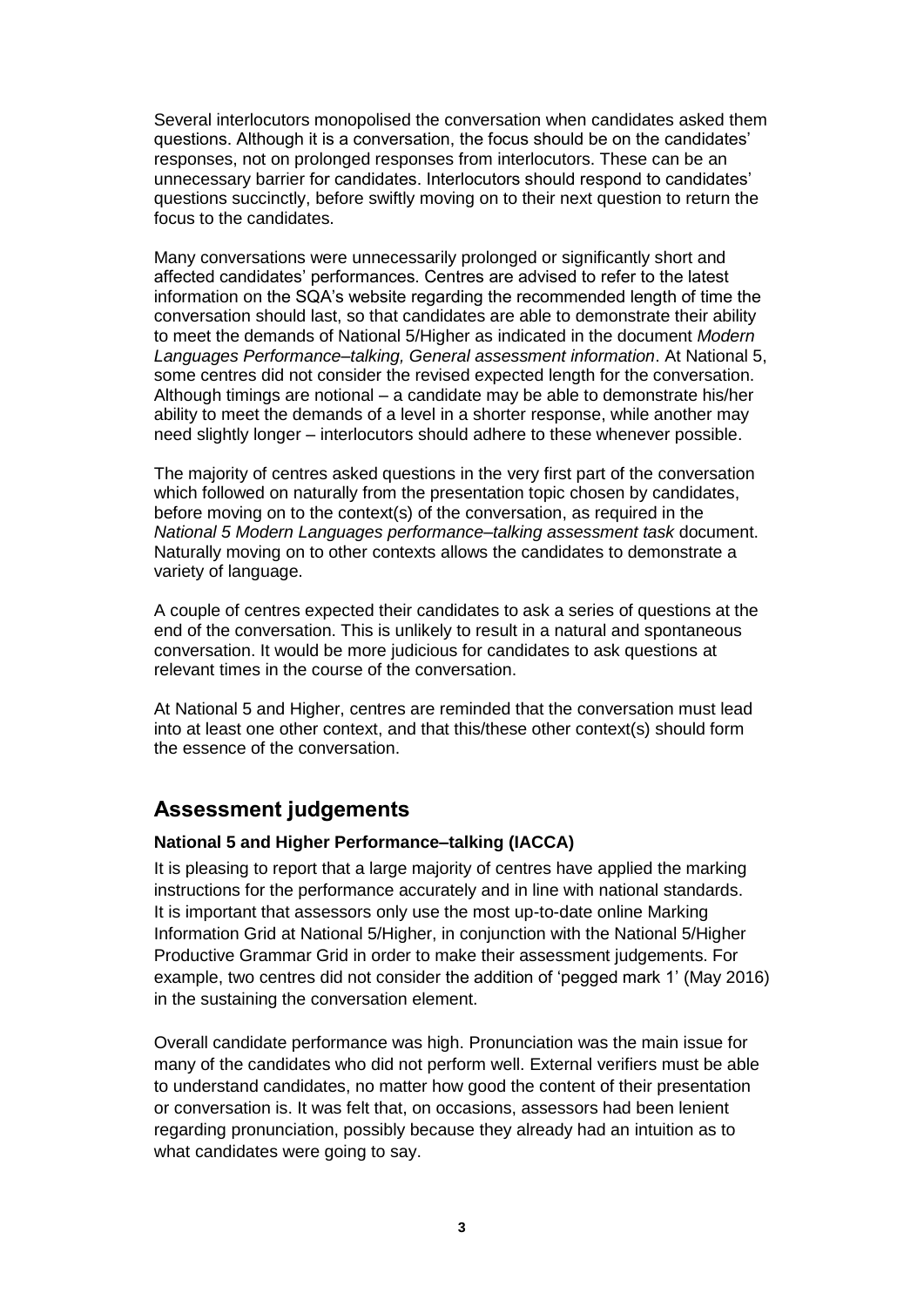Other candidates did not perform well because the choice of topic or the questions did not allow candidates to respond using language at the appropriate level. Some performances had been marked too severely, especially when the rest of the centre's sample included performances which went beyond expectations for the level.

In general, centres provided brief but clear commentaries to demonstrate how they made the assessment judgement, which was very useful for the event verifiers. This is also useful for internal verifiers and promotes constructive professional dialogue. Centres are therefore encouraged to provide brief information about how they made the assessment judgement for all candidates in the sample. For instance, evidence of dialogue between the assessor and the internal verifier in the form of checklists, respective notes in two different colours of pen, or fuller commentaries were very useful. It is however essential for the centre to provide the final mark(s) agreed between the assessor and the internal verifier.

#### *Specifics in relation to the sustaining the conversation element:*

There was some inconsistency in approach and in marking. Some centres were too severe and others too lenient in awarding some of their marks.

Candidates do not necessarily have to ask a question in the conversation to gain marks for this element. Some centres incorrectly justified not awarding pegged mark 5 when candidates did not ask any questions.

In some cases, candidates paused — briefly — during the conversation to think about their answers; this is a natural part of a conversation. Assessors should give candidates appropriate time to think and respond. However, if candidates struggle to answer certain questions, assessors should try to support the candidate by rephrasing, asking another question, or changing the topic.

Some conversations sounded more natural as candidates answered with a mixture of longer and shorter answers, and it was clear that it was not scripted. Using fully scripted conversations may not allow candidates to meet the criteria for the top pegged marks in the performance, but, above all, it does not prepare candidates for the demands at Higher/Advanced Higher or of real-life situations. Instead, candidates could prepare for their conversation thinking about the type of questions the assessor is likely to ask on their chosen topic, and thinking about what key words the interlocutor is likely to use in his/her questions.

Examples of how candidates demonstrate their ability to sustain the conversation include the following:

- a mixture of extended and shorter answers (ie not a suite of short presentations/monologues)
- ◆ appropriate thinking time
- natural interjections ('*euh / bah / ben / alors*')
- acknowledgement that they have understood the question ('*oui, je suis d'accord/non, pas du tout*'). Some centres included a brief commentary to